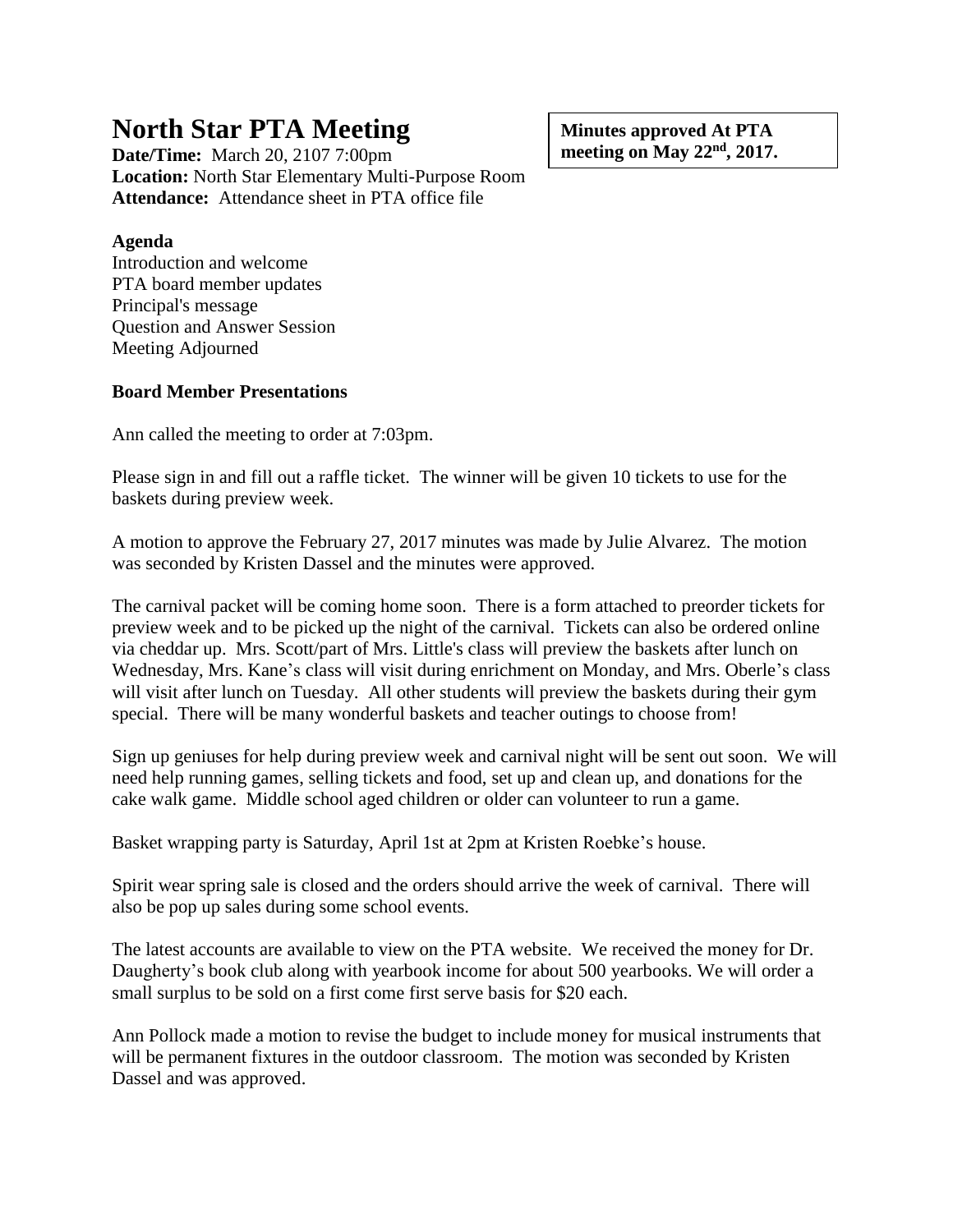There will be open board and chair positions. A flyer has been sent home canvassing everyone for interest in positions. The form is also available on the PTA website. Please return forms by next Monday.

The PTA is in the fortunate position to have surplus funds that date back to the earlier years of the school being opened. A review of the audited accounts has shown that the funds are available for spending. Our surplus is in the region of \$20,000.

PTA is carrying a surplus of funds from prior years and some ideas have been raised about how the money could be used. Ideas include an electronic sign for the front of the school, further support of the outdoor classroom, and contributions toward a revamp of the TIC lab and library. We received one quote of \$26,000 and more recently another quote from Stewart Signs for \$16,000. The sign would coordinate with the brick of the school building and would be a great way to communicate with the students, parents, teachers, and the community.

A suggestion was made to use some of the money for after school programs.

The ideas to improve the outdoor classroom include stumps to be added surrounding the new musical instruments, bamboo to build with, and raised beds for each grade level. The committee would also like to incorporate an irrigation system, additional shade for stations, and possibly a second shed.

Another idea raised by Mrs. Thomas is to provide additional funding for transforming the library and TIC lab into information literacy center. Architects are working on a plan and most funding will come through the district and will not take money away from other schools in the district. Six schools are included in the project. North Star researched information literacy centers and came up with a proposal, which includes 'big cozy books'.

Another suggestion was made for using funds to improve outdoor recess in upper parking lot, perhaps providing new and additional supplies.

A survey will be sent out and PTA members will all be eligible to vote.

Lip sync will be split into 3 nights of performances. Students can lip sync a song or perform a comedic skit. All performances must be 2 minutes or less. Props need to be carried on and off stage by the children. Information available on the website. Contact Jodi Muffley with any questions.

## **Question and Answer Session**

A parent asked that students who have not previously participated in Coding Club be given preference over students who have already participated.

Another question was asked about providing more opportunities for differentiated learning in the classroom. Mrs. Thomas said that this is an issue that each parent should address with their child's teacher to ensure that the child's needs are being met.